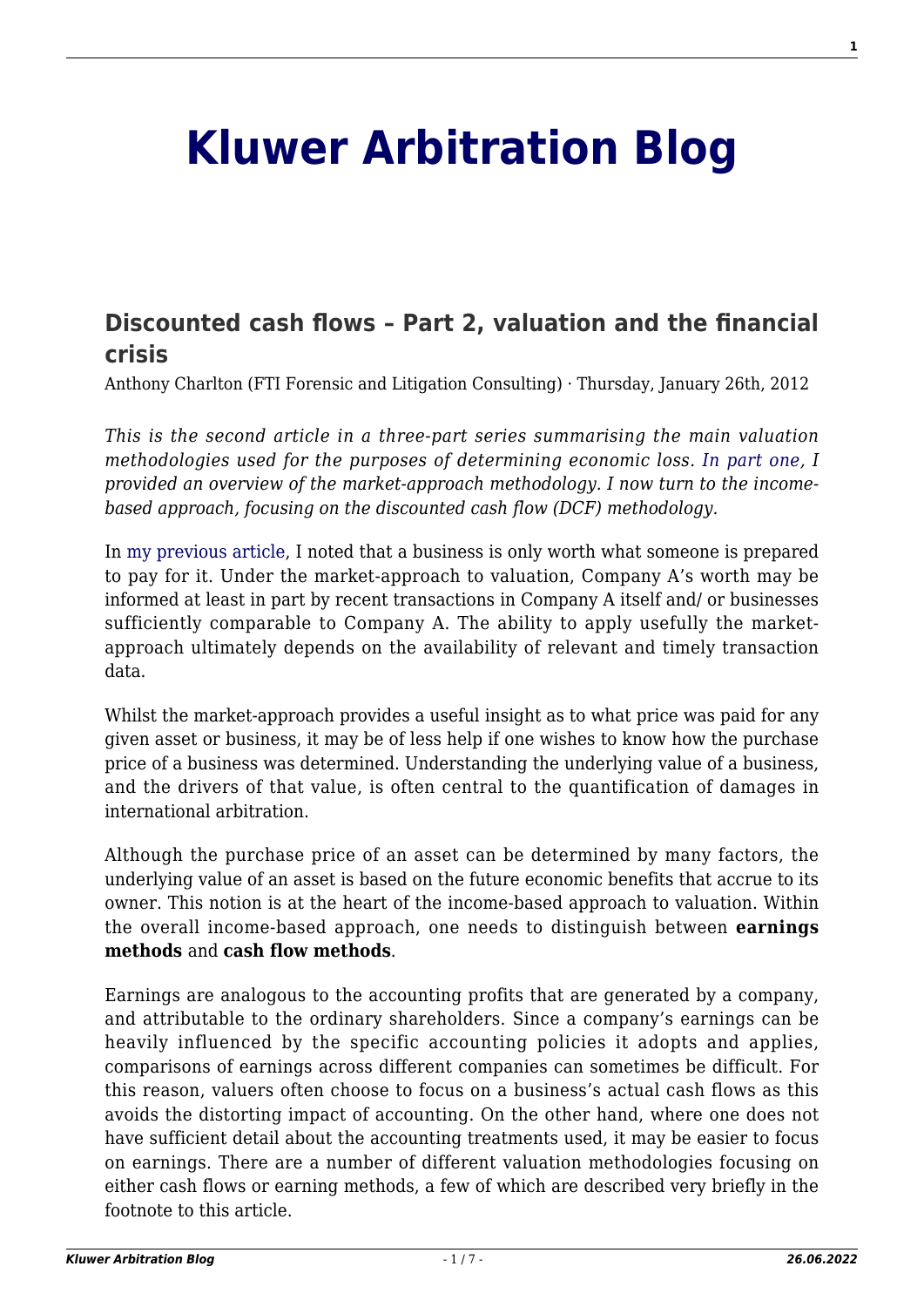#### **Introduction to DCF**

DCF continues to generate much discussion within the arbitration community; certainly, it is being used ever more frequently in support of claims, if anecdotal and personal experience is any guide. In my experience, however, DCF is not always properly understood by non-valuation professional and/ or is on occasions applied incorrectly. I do wonder if this explains, at least in part, why certain arbitrators are sometimes wary of making awards in respect of claims that are based on DCF valuations.

Although the basic principles may appear simple, great care needs to be taken when constructing a DCF model to avoid nullifying its value to the arbitral process. The output of a DCF model is a single number, representing the net present value (NPV) of a project's or business's projected future cash flows, discounted to take into account the time value of money and the uncertainty – both upside as well as downside – over the projected future earnings. Crucially, DCF focuses on cash movements rather than accounting profits. When DCF is applied correctly, the calculated NPV can approximate to the fair market value (FMV) of a project or business since it reflects the present value of the future cash flows and hence determines a price at which a well-informed and willing vendor and purchaser could transact.

The quality and relevance of the output from a DCF model depends on the quality of the inputs e.g. the reasonableness of the growth assumptions and the discount rate. As we shall see below, far from being a purely 'mechanical' exercise, the derivation of a business's value under DCF requires considerable skill and judgement.

#### **Overview of a DCF model**

In order to prepare a DCF valuation, one needs to determine inter alia the following:

• The relevant time-period – a cash flow model will comprise firstly an explicit forecast period, e.g. the first 5-10 years. An explicit forecast period may seek to capture the initial growth of a company until net cash flows stabilise. For example, the net cash flows of a start-up business might grow by 200% in the first year, 100% in the second year, 50% in the third, and decline each year until stabilising at say 3% per year after year 10. Where the duration of a project is fixed (e.g. a non-renewable 20 year concession over a mine), one would normally expect to see an explicit forecast period only. Where a project has an indefinite life, a terminal growth calculation is usually added to value the cash flows from the end of the explicit forecast period to perpetuity.

• The future cash flows themselves – central to producing a robust DCF model is the ability to produce reasonable forecasts of future cash flows. The model should include, in cash terms, all revenues, direct and indirect costs, capital expenditure, working capital movements etc. Since we are only interested in cash, it will not include noncash (accounting) items like depreciation and amortisation.

• What is being valued – Defining what precisely is being valued is key; for example, valuers distinguish between the enterprise value of a business (being the value to both debt holders and shareholders) and the equity value (the value to equity holders only). The precise DCF approach used will depend on what is being valued.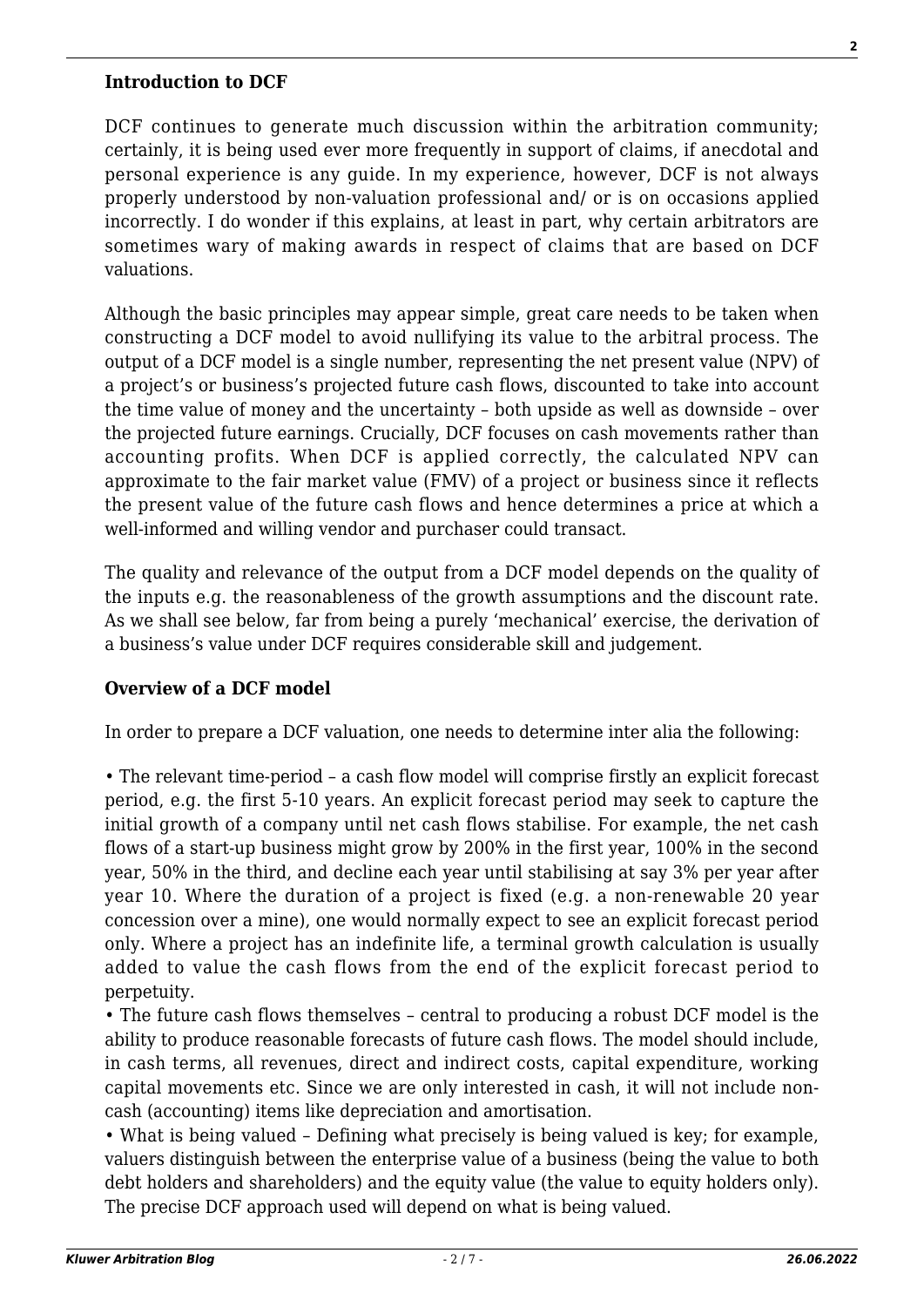• The discount rate – discussed below

## **Determining the discount rate**

As noted above, the projected cash flows need to be adjusted to reflect both the time value of money ( $\epsilon$ 100 today is worth more than the right to  $\epsilon$ 100 for certain in a year's time) and the uncertainty of the future cash flows; the greater the relevant uncertainty over the projected earnings, the greater the discount rate needed. Another way of looking at this is to say that the discount rate reflects the expected or required return from investors; the greater the risks to which the investor is exposed, the higher the return required.

The calculation of the discount rate will depend on what is being valued; for example, if we are interested in the enterprise value of a business, the discount rate will typically be based on the weighted average of the returns required by debt holders (cost of debt) (after taking into account the tax benefits of debt finance) and equity holders (cost of equity); this is referred to as the after-tax weighted average cost of capital.

The usual starting point in calculating both the cost of debt and the cost of equity is the use of a so-called risk-free rate of return, being the yield on a 'risk-free' asset such as a long-term US government bond. [NB: In some contexts it is important to consider the risks in fact associated with an investment in US government debt]

Dealing firstly with the cost of debt, in general, since they are paid ahead of shareholders, and hence are exposed to less risk, debt holders require lower returns than equity holders. In addition to the risk-free rate, a premium will typically be added to take into account the additional risk of lending to a company rather than a government; this premium will be determined by factors such as existing indebtedness, the size of the business, ability to cover interest payments from profits etc.

Whereas the calculation of the cost of debt is relatively straightforward, the calculation of the cost of equity can include many risk premia. A common method of calculating the cost of equity is known as the capital asset pricing model (CAPM). In very general terms, one builds up the cost of equity by taking account of several risk premia including:

• the equity risk premium (the additional return required by holders of stocks over bonds) multiplied by beta (a measure of the sensitivity of a given stock to the overall market);

• a country risk premium (CRP) – The assessment of a suitable discount rate for an investment in a developing market or emerging economy (e.g. countries in the former soviet union) requires the investor to consider risks in addition to those related to investments in more mature, developed economies (such as the United States or Germany). The exercise is one of assessing a risk premium over the return required on investments in more mature, stable economies; and

• a small company risk or 'size' premium – whilst this is debatable, some valuers add an additional premium for small companies to reflect the perceived additional risks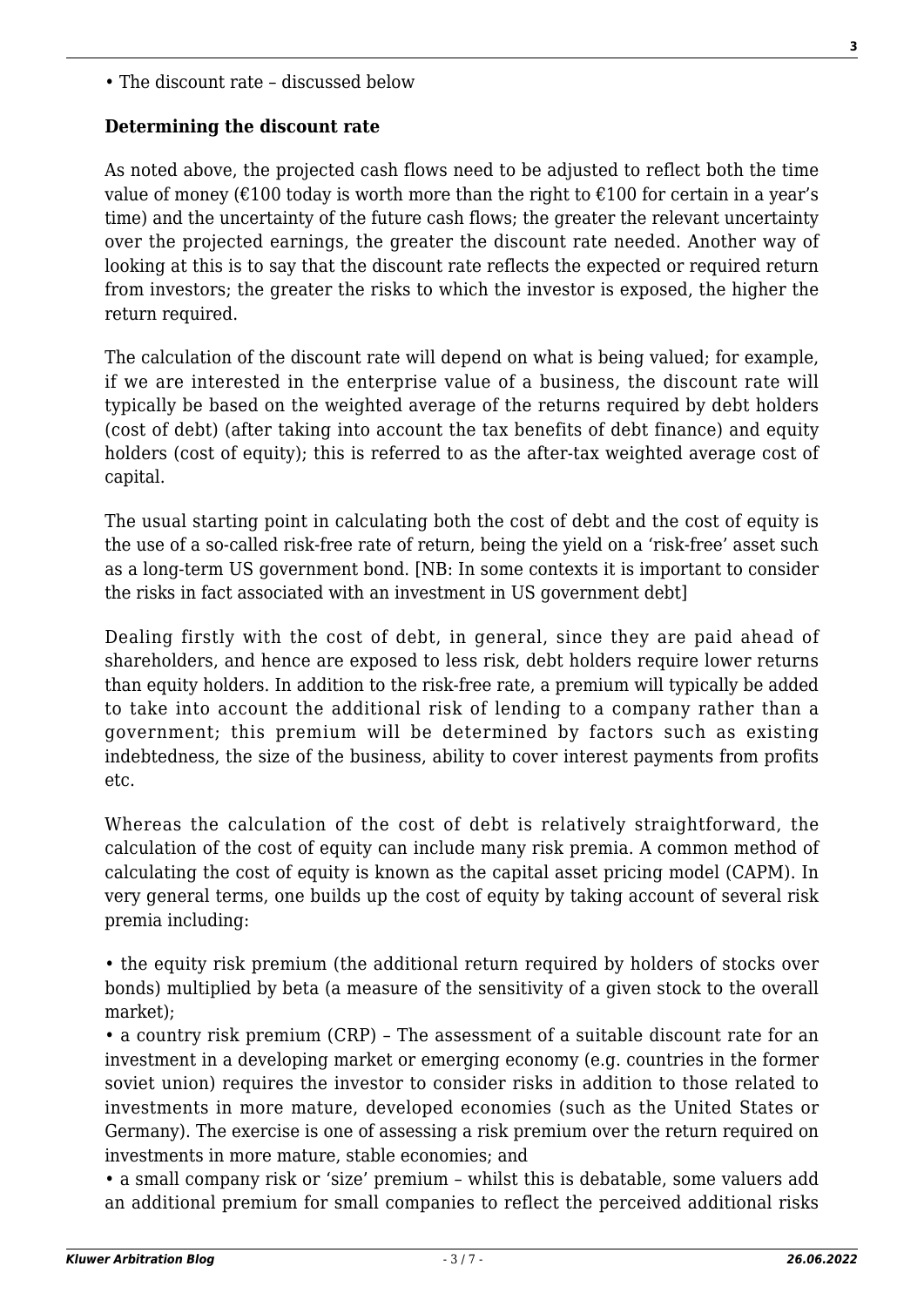when compared with larger, more established companies

This is a complicated area, and a detailed treatment is beyond the scope of this article, but it suffices to say that selecting an appropriate discount rate is an art rather than a science. A major part of the quantum expert's role is to demonstrate to the arbitral tribunal, in as clear and transparent a fashion as possible, that he has considered all relevant issues and has been reasonable in the calculation of the discount rate.

## **Strengths and weaknesses of the DCF approach**

A major attraction of the DCF approach is its inherent flexibility in that it can be applied in many different contexts; it is a commonly accepted basis for assessing the present value of a project, company or asset and can also be used to appraise investment decisions. Importantly, DCF is company or project-specific. Finally, DCF expresses future cash flows in present day terms.

On the other hand, like all valuation methods, a DCF model is only ever as good as the data used and the underlying assumptions. On occasions, it may simply not be possible to make a reasonable estimate of projected future cash flows e.g. because there is insufficient contemporary and/ or historic data; were one to plough on regardless, the output from the DCF model is unlikely to be anything other than pure speculation. In such circumstances, it may be more appropriate to use different valuation methodologies. In any event, the DCF methodology is not the only approach and, as explained in part 1 of this series, best practice requires that a valuation produced under one approach is cross-checked against valuation(s) produced under (a) different approach(es). I discussed approaches to dealing with uncertainty in an earlier article which can be accessed [here](http://wolterskluwerblogs.com/blog/2011/05/26/on-quantifying-known-unknowns/).

# **Common mistakes made with DCF**

As noted above, it is this writer's experience that DCF is sometimes applied incorrectly, rendering the results of a model useless at best and, at worst, dangerously misleading. Whilst the below is not intended to be an exhaustive list, here are some of the more common errors to watch out for:

• Overlooking capital expenditure – a DCF valuation which assumes steady growth in annual cash flows should also take into account the capital expenditure required to generate that growth. The re-investment of cash in the business is something which can easily be overlooked, resulting in unrealistically high valuations where capital expenditure is ignored. Where a DCF model includes a terminal period, it is critical that the final year of the explicit period reflects the likely annual capital expenditure going forward

• Overly-aggressive terminal growth assumptions – for the purposes of determining the terminal value component of the DCF valuation, the assumed long-term rate of growth should not exceed the sum of inflation and real GDP growth at the most.

• Double-counting of risk – the uncertainty of future cash flows can be taken into account either by directly adjusting the cash flows in the model or through the discount rate. Normally, one should not make adjustments to both as this would constitute double-counting of the risk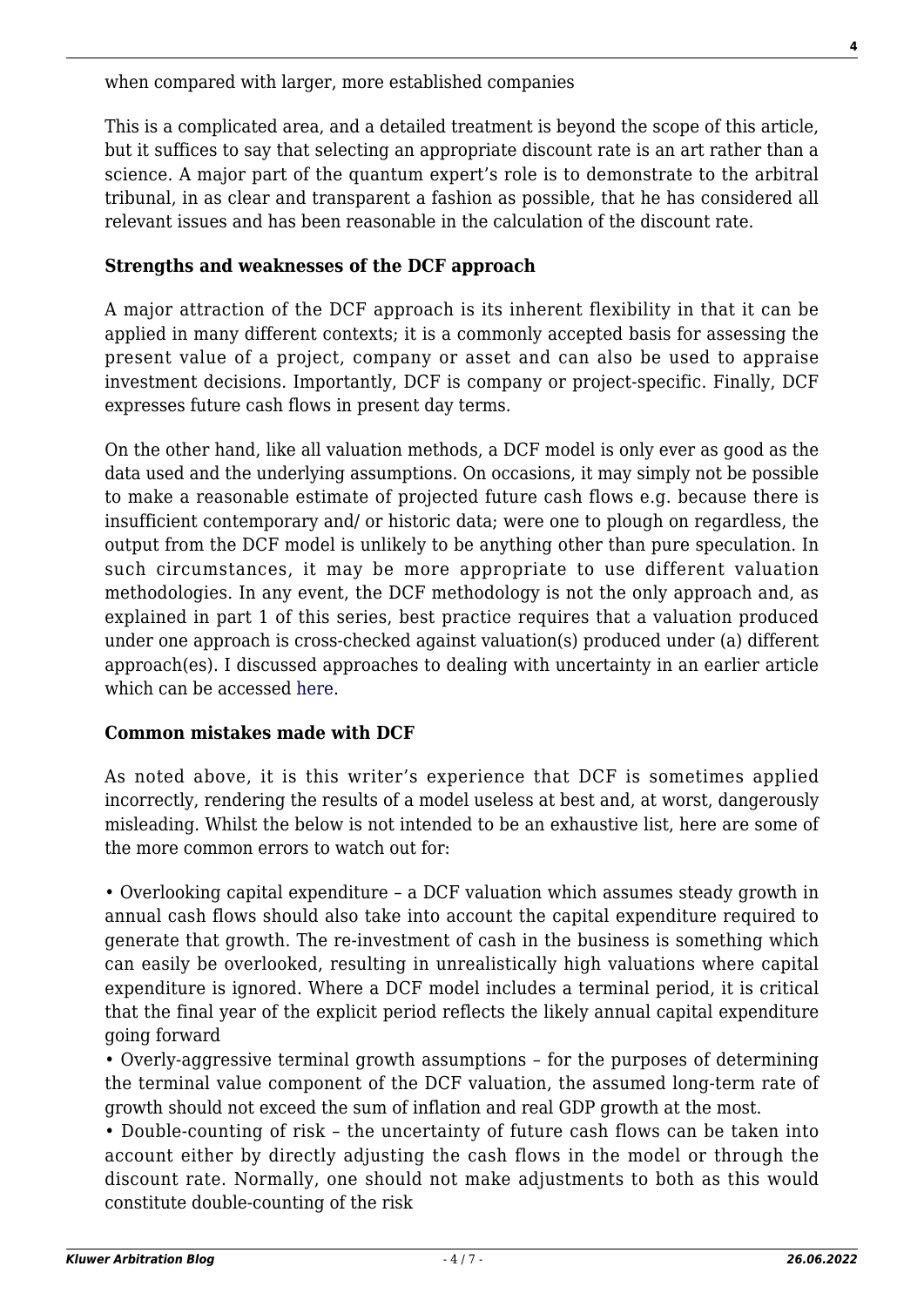**5**

• Explicit period too long – uncertainty increases over time. For this reason, the explicit period should not be excessive.

• Scenarios / sensitivity analysis – best practice requires that the use of sensitivity analysis and/ or considering various scenarios (best case, worst case, base case) showing how the valuation changes as adjustments are made to the various inputs. It is not uncommon for small changes (e.g. to the assumed growth rate) to have a major impact on the valuation. Alas, best practice is not always followed, with the result that some valuations are not accompanied by sensitivity analysis.

• Mathematical errors – as a general rule, the risk that a DCF model will contain formulaic errors, errors in referencing data etc increases in direct proportion to the complexity of the model and the number of assumptions.

## **Impact of the financial crisis on the application of the DCF approach**

Having provided above a very high-level overview of the DCF approach, I will consider briefly what implications the financial crisis has for the use of DCF valuations in international arbitration.

In some ways, the financial crisis has arguably changed nothing at all; as a mere methodology for quantifying damages, DCF remains as applicable as it was prior to autumn 2008. The financial crisis has, however, made the application of DCF, including the calculation of an appropriate discount rate, a far more challenging exercise than it was previously, for reasons I touch upon below.

Dealing firstly with factors impacting on the estimation of future cash flows, it cannot be forgotten that the current global economic climate is characterized by tremendous volatility and uncertainty. In constructing a DCF model, the valuer needs to undertake rigorous analysis to ensure that projections of revenue growth and profitability can be justified. The now common sight of major financial institutions and other businesses with household names going insolvent demonstrates clearly we are living in a time of unprecedented change. The valuer must try to make sense of this volatility and make sensible predictions of future cash flows. This is not the same as saying, however, that such projections need always be excessively conservative. Just as the word 'crisis' in Chinese is translated by two symbols representing respectively 'danger' and 'opportunity', so might the DCF model take into account the reality that some businesses (particularly those well-financed and with excess cash) stand to gain from others' demise due to reduced competition, availability of key assets at fire-sell price etc.

The financial crisis has a number of potential impacts on the calculation of the discount rate. Firstly, the sovereign debt crisis and the well-publicized downgrading of US debt has called into question whether there exists a truly risk-free rate. Until recent events, bonds issued by the United States and other stable countries were widely considered the best proxy for the risk-free rate – a key component of the cost of capital – and, in many experts' eyes, still are. With the threat of outright default in some countries and/ or destruction of the currency through monetary inflation in others, the idea of a risk-free rate can seem quaint! If the risk-free rate is not to be derived from US bond yields, however, what possible alternatives are there?

Two further factors to be considered in the calculation of the discount rate include the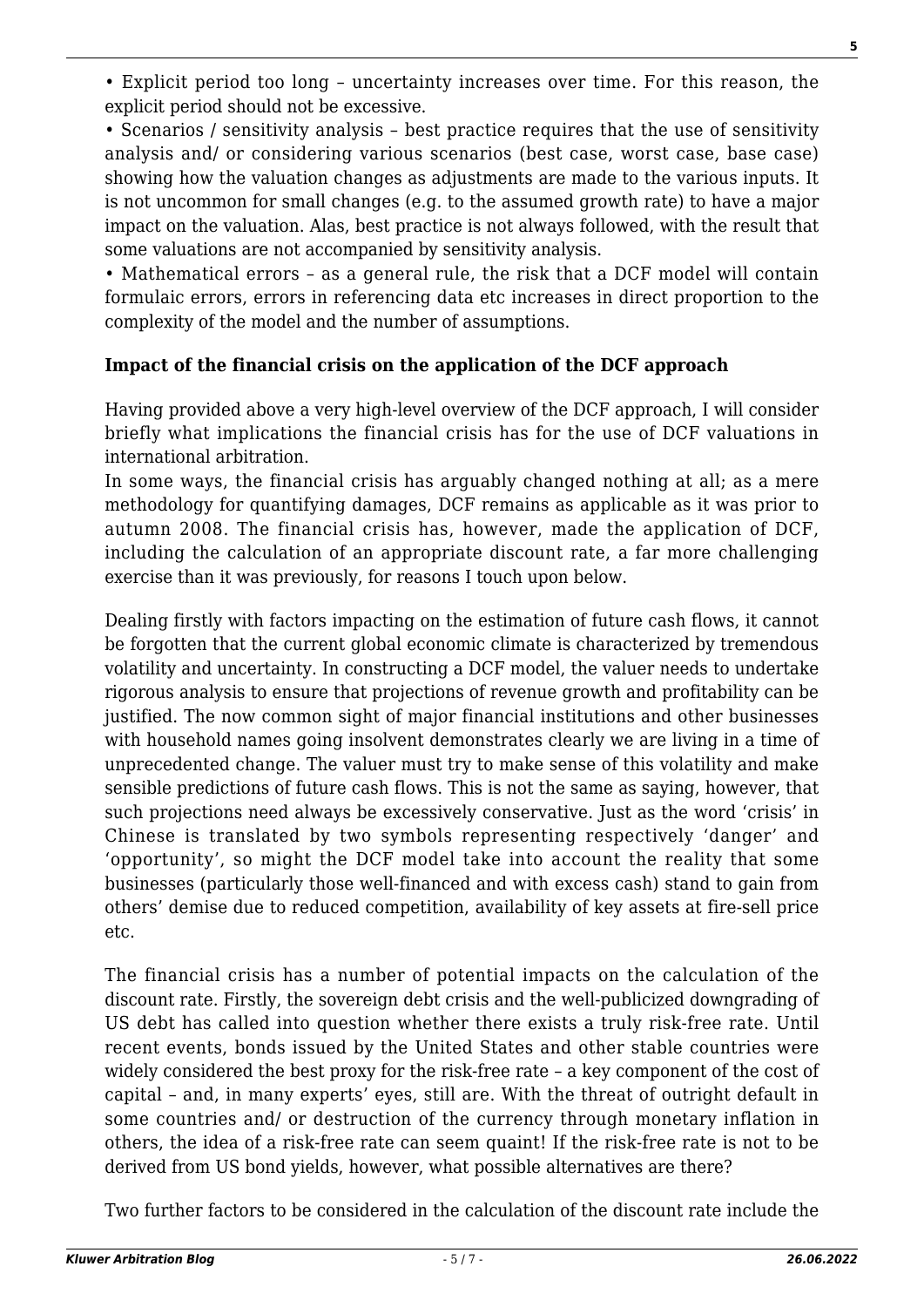market-risk premium and the beta (explained above). Given high volatility, the observed premium of required equity returns over government bond yields can fluctuate significantly over short amounts of time. In a similar way, the beta of a given company in a given industry can also vary a great deal; it may be the case for example, that Company A had a beta of 1.5 on 1 January 2011 but that this subsequently increased to say 2.0 by the summer of 2012. It goes without saying that such changes are by their nature difficult to predict and yet this is precisely what the valuer is required to do.

## **Conclusion**

In my experience, there are few circumstances in which a DCF method, properly applied, cannot be usefully adopted. On occasion, however, applying a DCF method properly can be both costly and difficult. Where such difficulties arise, if the same degree of relevance and reliability is required from the result, the issues giving rise to the difficulty and cost do not 'go away' simply by selecting a different method; on occasions where there is not an observable market price, all valuation methods (properly applied) – in one way or another – require one nonetheless to form a view about possible future outcomes and the uncertainty surrounding those outcomes.

#### **Notes**

Cash flow methods include **Discounted Cash Flows** or "DCF" (the focus on this article), and Capitalised Cash Flows, which derive a value for a company based on the company's historical cash flows.

Earnings methods include Capitalised Earnings and Discounted future earnings. Whilst a detailed discussion of these methods is outside the scope of this article, under the capitalised earnings method, a company's valuation is derived by dividing the expected annual maintainable earnings of the company (often based on an average of historical earnings) by the required earnings yield. This method is typically used where future earnings growth is expected to be minimal. If future earnings growth is expected to be high, the discounted future earnings method may be more appropriate. This method aims to calculate the present value of the expected future earnings of a business by using an appropriate discount rate.

A further methodology in the income-approach is the **Discounted Dividends Model (DDM)**. Under the DDM, the value of an investor's shares is based on the present value of the likely current and future dividends earned from those shares. DDM is typically used in the case of minority shareholdings and/ or where the relevant shareholder exercises little control.

# ©FTI Consulting, Inc., 2012. All rights reserved.

The views expressed in the article are held by the author and are not necessarily representative of FTI Consulting, Inc, or its other professionals. The information contained herein is of a general nature and is not intended to address the circumstances of any particular individual, entity or transaction. No one should act on such information without appropriate professional advice after a thorough examination of the particular situation